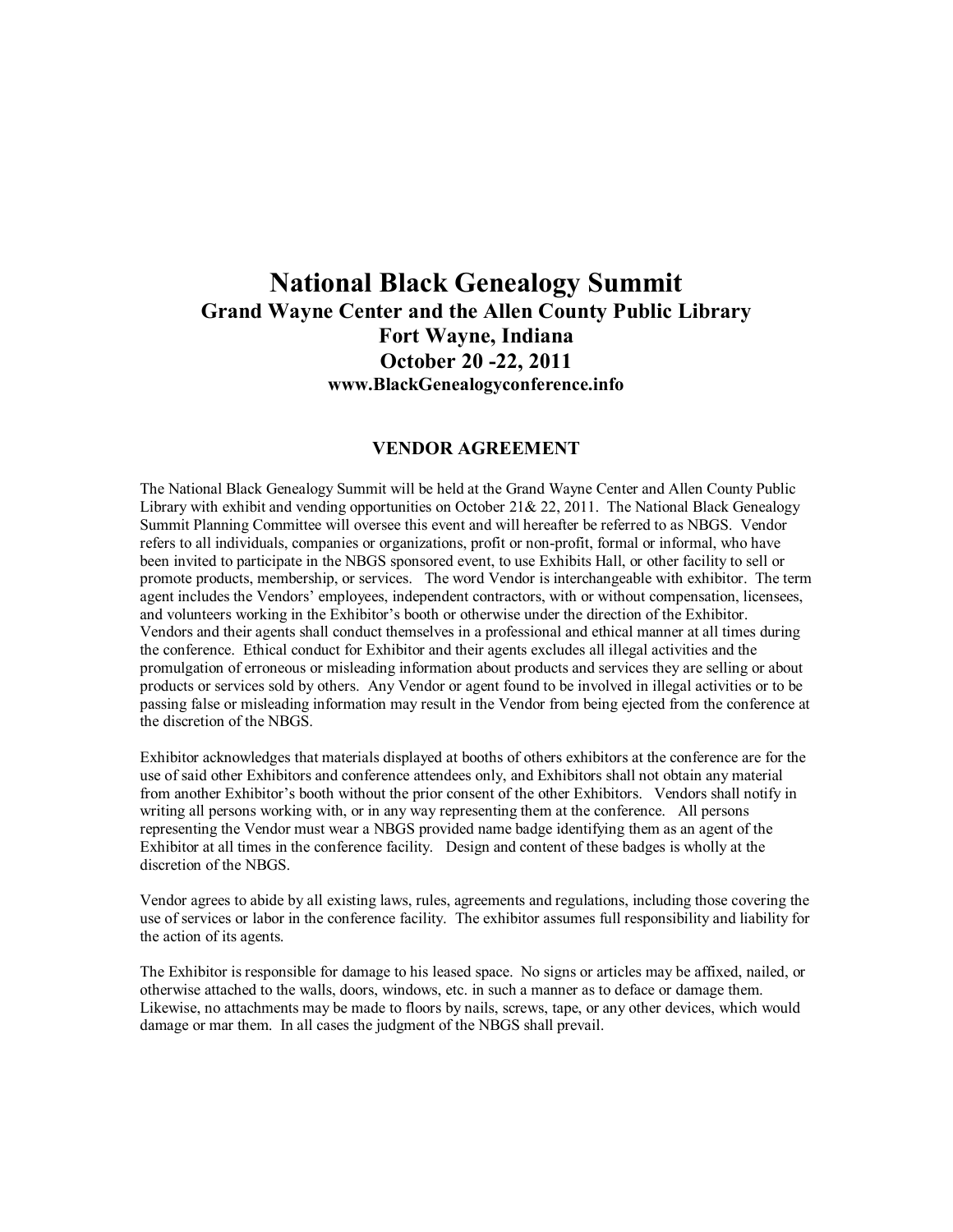Assignment of space will be made by the NBGS and may be changed at any time, including during a conference, for any reason, stated or unstated, by the NBGS. Exhibits must be self contained within the space assigned by the NBGS. Chairs, furniture, or other materials shall not be placed outside assigned space or setup in such a manner as to block exits, access to other rooms, or access to other Vendor's space.

Payment for booths must be made at the time booth is reserved. Payments made within 10 days of event will be made in a cash instrument such as a cashier check or money order or will be subject to the discretion of the NBGS.

#### **Once the exhibitor sets up at the conference, there will be no refunds. Cancellations must be received by October 10, 2011 in order to receive a refund. All refunds will require a \$25.00 administration fee.**

Exhibitors can ship **1 week** in advance to the facility. Shipments should be addressed to**: Grand Wayne Center, 120 W. Jefferson Blvd. Ft. Wayne, IN. 46802**. All shipments **must** have the name of the event and the booth number on the outside of the package. Vendor shall make their own arrangements for shipment, delivery and receipt to the exposition and those shipments shall be prepaid. NBGS and the management of the facility will not incur any costs for any shipping arrangements.

Neither the NBGS nor its agents or representatives will be responsible for any injury, loss or damage that may occur to the Exhibitor or the Exhibitor's agent or property, form any cause whatsoever. Under no circumstances will the NBGS be liable for lost profits or other incidental or consequential damages.

Exhibitor shall not assign, sublet, or share assigned space without the knowledge and written Consent of the NBGS. Vendor must display only the goods manufactured or dealt in by them in their regular course of business. NBGS reserves the right to restrict exhibits which in the opinion of the NBGS, may detract from the general character of the exposition as a whole, consists of products or services inconsistent with the purpose of the conference.

Solicitation by Non-Vendors: Solicitation by non-vendors is prohibited. Vendors and representatives who have not been assigned exhibit Space are prohibited from soliciting business in any form. Violators of this prohibition will be required to leave the Exhibition Hall.

**Questions contact Josette Jordan at 2604211274 or email at JJordan@acpl.info,**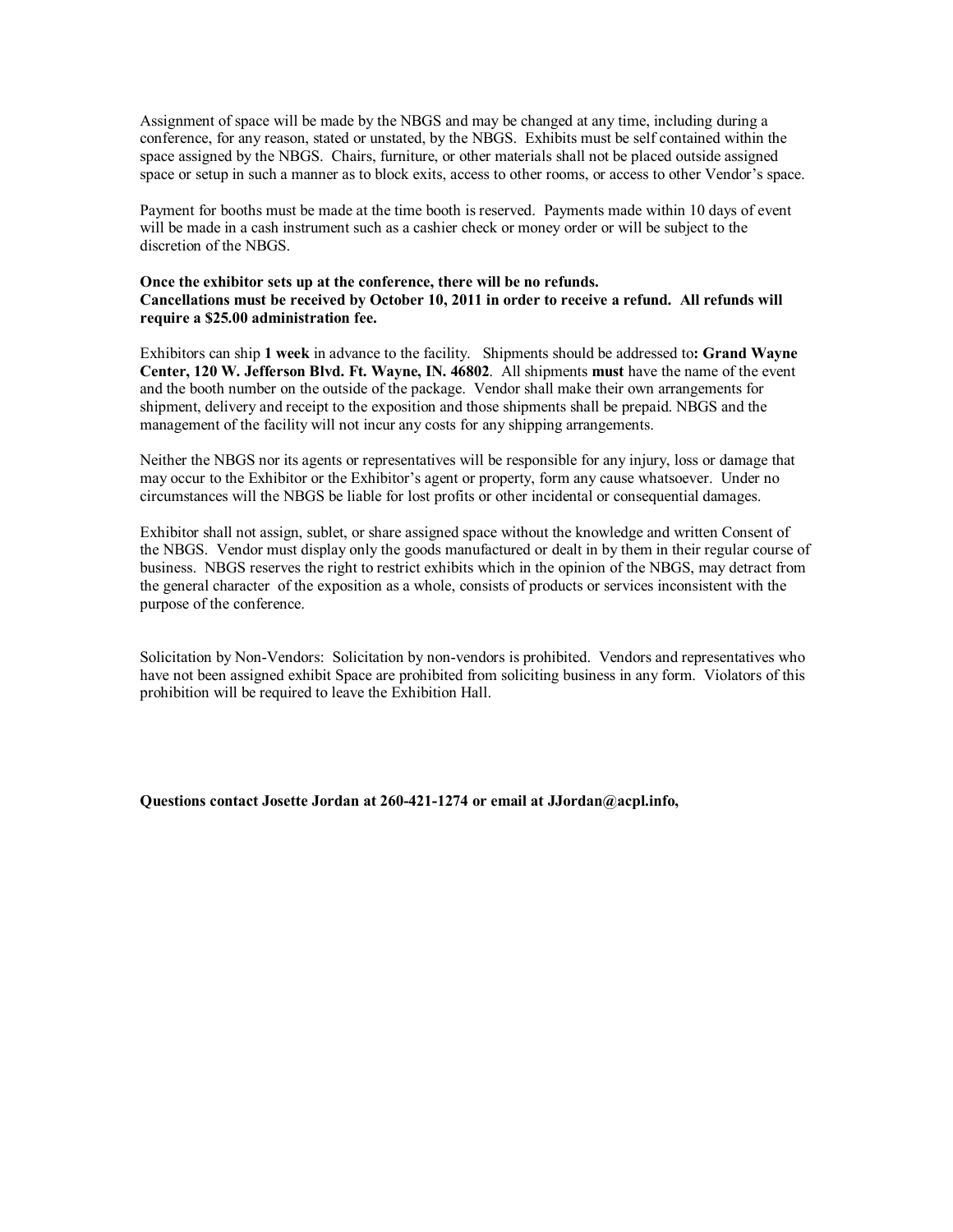By submitting your Application you have agreed to the terms stated in this agreement.

**1. Location and Dates**: NBGS Vendors will be exhibiting at the Grand Wayne Center in Exhibit Hall B on October 21st and October  $22<sup>nd</sup>$  from 9am to 6pm and 9am to 4pm respectively.

**Load in/Set-up**: October 20th from 12pm to 8pm and October 21st from 8am to 10am.

**Tear down:** October 22 from 4pm to 8pm. All displays must be removed by 8pm on October 22<sup>nd</sup>.

Vendor will be liable for any expenses incurred in order to comply with this condition.

- 2. **Booth Fees: \$150** per booth for applications that are received by September 5<sup>th</sup>. After Labor day, September 5<sup>th,</sup> booth fee will be **\$170.**
- **3. Vendors will be provided with the following: 10 x 10 booth 1 eight foot table with skirting 2 chairs 1 waste basket 1 sign Pipe and drape to define space. Access to Free WIFI**

**Applications will be accepted thru October 1st. Payment must be received at time of application in order to reserve a booth.**

**Make checks payable to the Allen County Public Library Foundation (Include NBGS in the Memo section)**

**Please return application with payment to: National Black Genealogy Summit c/o Allen County Public Library P.O. Box 2270 Fort Wayne IN, 46801-2270**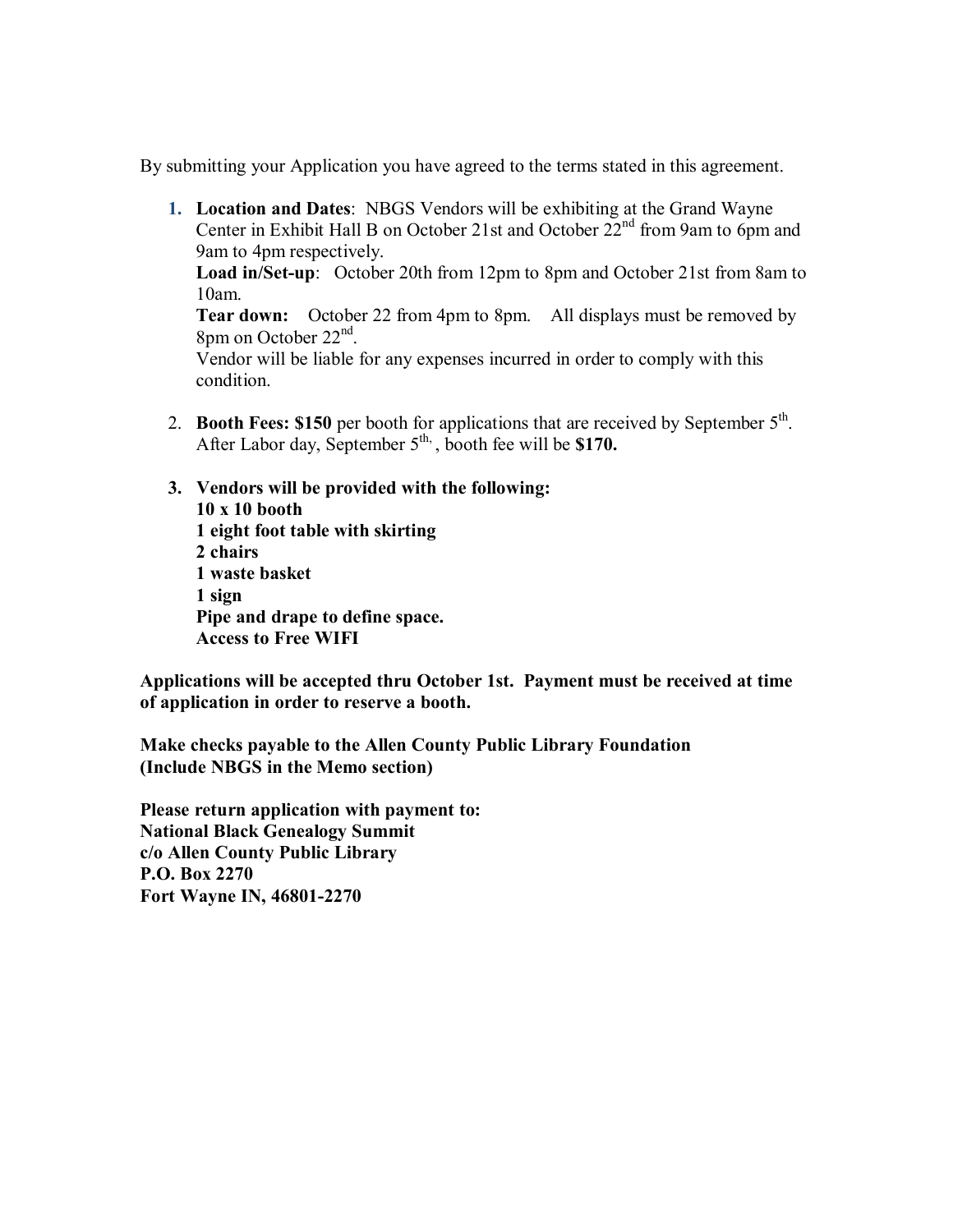### **EXTRAS:**

| Electricity: $$25.00 -$       | 120 volts to 20 amps /2400 watts (includes extension cord and<br>power strip.)    |
|-------------------------------|-----------------------------------------------------------------------------------|
|                               | Note: All requests must be received and paid for 1 week in advance of conference. |
| Display tables: \$25 -        | Additional tables will include vinyl cover and skirt                              |
| <b>Wired Internet Access:</b> | \$75 per day                                                                      |

**Parking:** Grand Wayne Civic Center Parking Garage rate is **\$7.00 per day** Loading Dock is Located at Webster and Washington St. You may use the ramp or carry in. Carts will be available to assist with transporting products to your assigned booth. Additional parking is also available at Parkview Field at the Harrison Square parking Garage. **Rate is \$7.00 per day**. Located at Harrison St and Douglas Street.

**The NBGS Committee would also like to extend to our exhibitors the opportunity to attend our Banquet held at the Grand Wayne Center and also the opportunity to purchase brown bag lunches.**

**Conference Banquet and Keynote Speaker at the Grand Wayne Center:** 

**Friday, October 21, 2011 6pm – 9pm Number Attending \_\_\_\_\_\_\_\_\_\_\_** 

**Check choice of the following entrees:** 

|                                                      | Pot Roast w/ New Potatoes & Sweet Onions and Pan Gravy                                                                                                   | - S45      |
|------------------------------------------------------|----------------------------------------------------------------------------------------------------------------------------------------------------------|------------|
|                                                      | Tilapia w/ Lemon Dill Butter and Sweet Pepper Chutney                                                                                                    | <b>S45</b> |
| Shitake Chicken w/ Shitake Mushroom Sauce            |                                                                                                                                                          | <b>S45</b> |
|                                                      | Vegetarian Meal- Ratatouille Crepes w/ Romano Cheese                                                                                                     | \$45       |
| <b>TOTAL BANQUET</b>                                 | S.                                                                                                                                                       |            |
|                                                      | **If more than one person is being registered, indicate number of meals ordered.                                                                         |            |
| Brown Bag Sessions October $21st$ – October $22nd$ : |                                                                                                                                                          |            |
|                                                      | Brown Bag Lunches available at the following sessions:<br>Friday, October 21: Chicken or Vegetable Wrap<br><sup>210</sup> Chine Courmet Cookies Reversee |            |

**\$10\_\_\_\_ Chips. Gourmet Cookies Beverage Saturday October 22: Grilled Chicken, Mashed Potatoes, Garden Salad \$10\_\_\_\_ Peach Cobbler Dessert Beverage**

**TOTAL Brown Bag Luncheons \$\_\_\_\_\_\_\_\_\_\_\_\_\_** 

**TOTAL AMOUNT ENCLOSED FOR EXTRAS: \$**\_\_\_\_\_\_\_\_\_\_\_\_\_\_\_\_\_\_\_